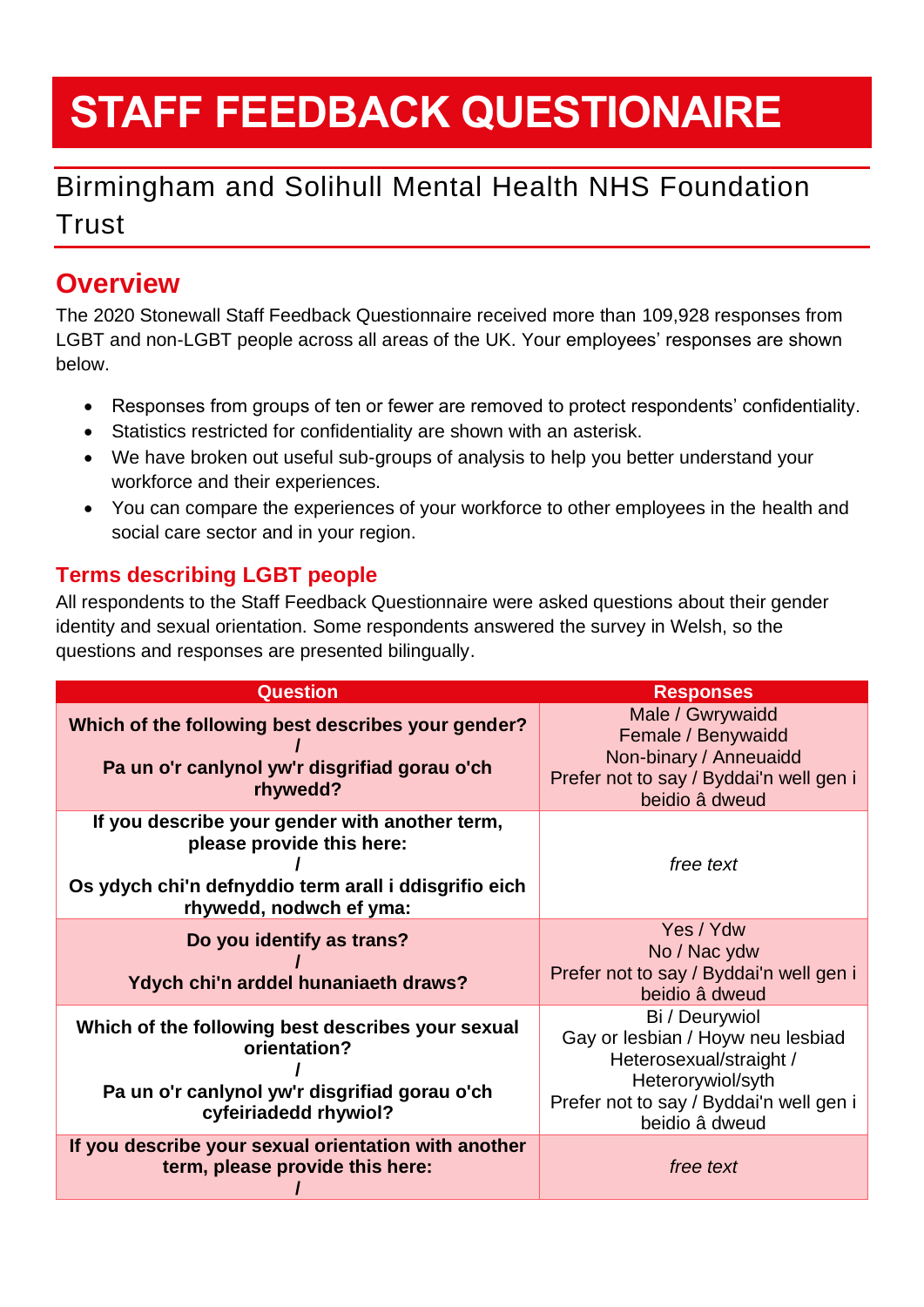#### **Os ydych chi'n defnyddio term arall i ddisgrifio eich cyfeiriadedd rhywiol, nodwch ef yma:**

*On future reference, Welsh language responses will be grouped for analysis with responses according to the English language translation as noted above.*

Based on responses to the above questions, we have categorised respondents according to their LGBT identities.

| <b>Respondents</b>            | <b>Report definition</b>                                                                                            |
|-------------------------------|---------------------------------------------------------------------------------------------------------------------|
| Bi                            | Bi for sexual orientation                                                                                           |
| Lesbian & gay                 | Gay or lesbian for sexual orientation                                                                               |
| <b>LGBT</b>                   | Non-binary for gender<br>and/or<br>Yes for trans identity<br>and/or<br>Bi, or gay or lesbian for sexual orientation |
| <b>Non-LGBT</b>               | Male or female for gender identity<br>No for trans identity<br>and<br>Heterosexual/straight for sexual orientation  |
| <b>Non-trans</b>              | No for trans identity                                                                                               |
| <b>Trans &amp; non-binary</b> | Non-binary for gender<br>and/or<br>Yes for trans identity                                                           |

*Please consult our [guide on diversity monitoring](https://www.stonewall.org.uk/resources/understanding-lgbt-experiences-guide-equalities-monitoring-uk) for best practice wording when conducting your own monitoring and surveys.*

#### **Comparisons between respondents**

This typically presents two tables of responses for each question. The first table allows you to compare responses from Birmingham and Solihull Mental Health NHS Foundation Trust to other organisations. The second table allows you to compare responses from within your organisation between different groups of employees. In a few cases, we have omitted the second table, for instance where a question is only asked to non-LGBT respondents.

### **Your respondents**

The number of respondents in your organisation broken down based on different identities.

Where the number of respondents to a question is ten or fewer, we have replace the value with an asterisk to protect employee confidentiality.

| <b>Respondents</b><br><b>identified as</b> | <b>Number</b><br><b>of</b><br><b>Respondents</b> |
|--------------------------------------------|--------------------------------------------------|
| All                                        | 201                                              |
| <b>LGBT</b>                                | 50                                               |
| Bi                                         | 17                                               |
| Lesbian & gay                              | 32                                               |
| <b>Trans &amp; non-binary</b>              | $\star$                                          |
| <b>Non-binary</b>                          | $\star$                                          |
| <b>LGBT</b> men                            | 22                                               |
| <b>LGBT women</b>                          | 28                                               |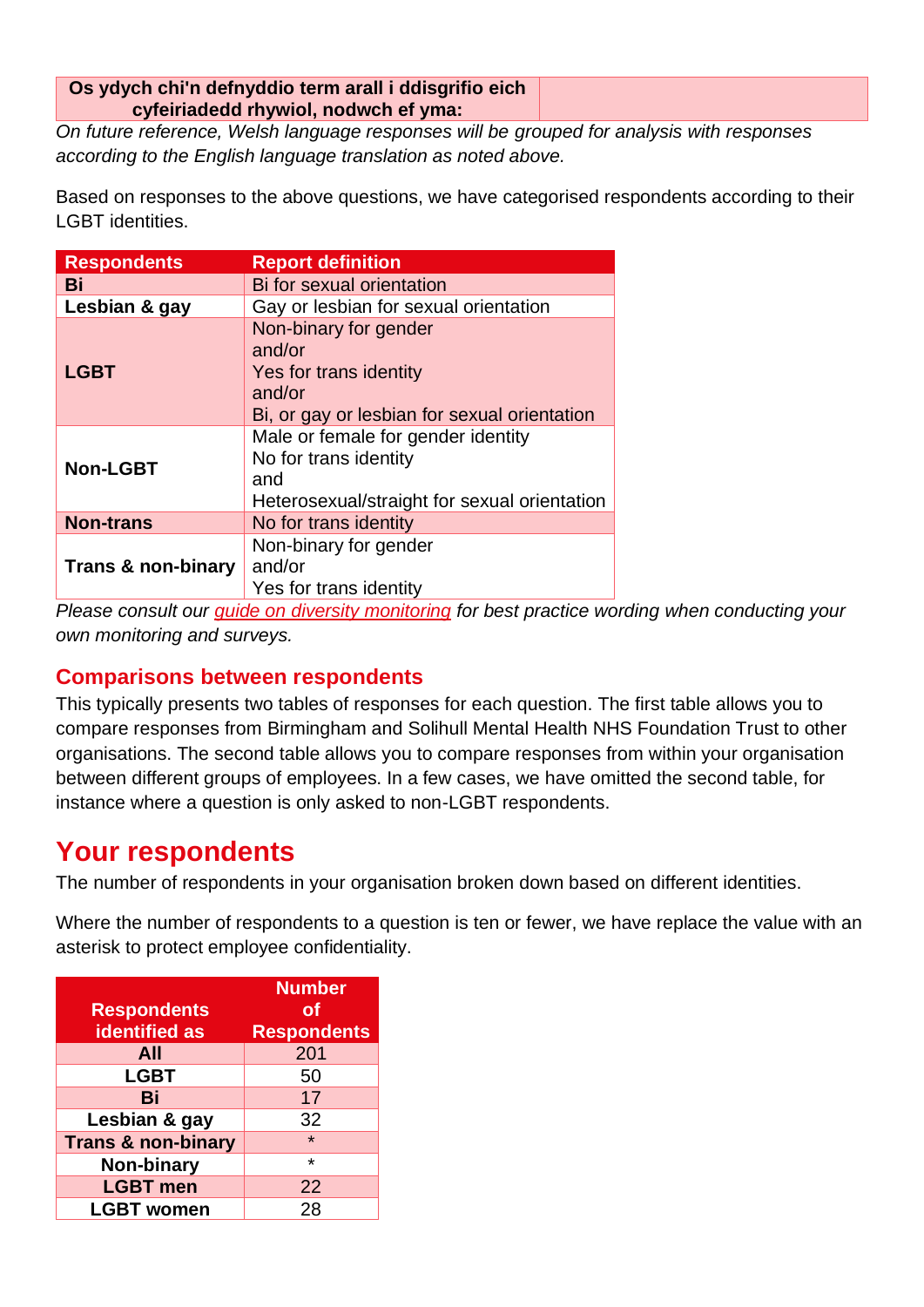| <b>Respondents</b><br><b>identified</b> as | <b>Number</b><br>Οf<br><b>Respondents</b> |
|--------------------------------------------|-------------------------------------------|
| <b>LGBT</b> people<br>of faith             | 28                                        |
| <b>LGBT BAME</b>                           | $\star$                                   |
| <b>LGBT under 24</b>                       | $\star$                                   |
| <b>LGBT over-55</b>                        | $\star$                                   |
| <b>LGBT</b> people<br>who are disabled     | $\star$                                   |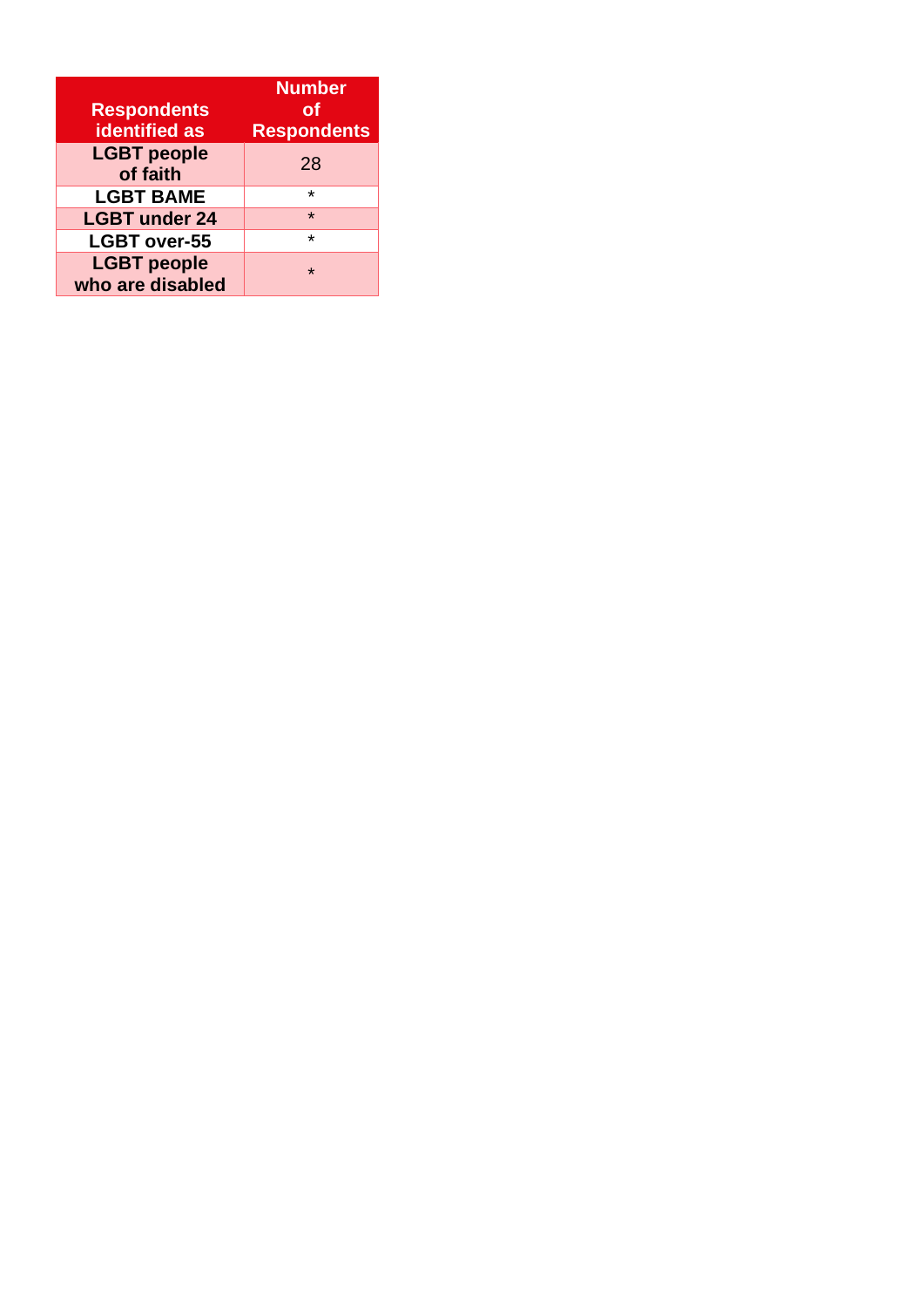### **Being yourself at work**

All respondents were asked if they agree that they feel able to be themselves at work



| All respondents | <b>respondents</b><br>Non-LGBT | respondents<br><b>LGBT</b> | <b>Bi respondents</b> | binaryrespondent<br><b>Trans &amp; non-</b> |
|-----------------|--------------------------------|----------------------------|-----------------------|---------------------------------------------|
| 83%             | 86%                            | 76%                        | 65%                   | $\star$                                     |

#### **Disclosure of LGBT identities**

Lesbian & gay, bi, and trans respondents were asked if they feel comfortable to disclose their sexual orientation and/or gender identity at work. Respondents were asked to specify if they felt comfortable talking to colleagues (in general), to managers or senior managers, and to customer, clients or service users.

| I feel<br>comfortable<br>to disclose<br>my identity<br>to all | Birmingham and<br>Solihull Mental | <b>All entrants</b> | <b>West Midlands</b><br>entrants | <b>Health and social</b><br>care sector |
|---------------------------------------------------------------|-----------------------------------|---------------------|----------------------------------|-----------------------------------------|
| <b>Colleagues</b>                                             | 44%                               | 50%                 | 44%                              | 49%                                     |
| <b>Managers</b>                                               | 24%                               | 31%                 | 28%                              | 25%                                     |
| <b>Service Users</b>                                          | 18%                               | 26%                 | 24%                              | 20%                                     |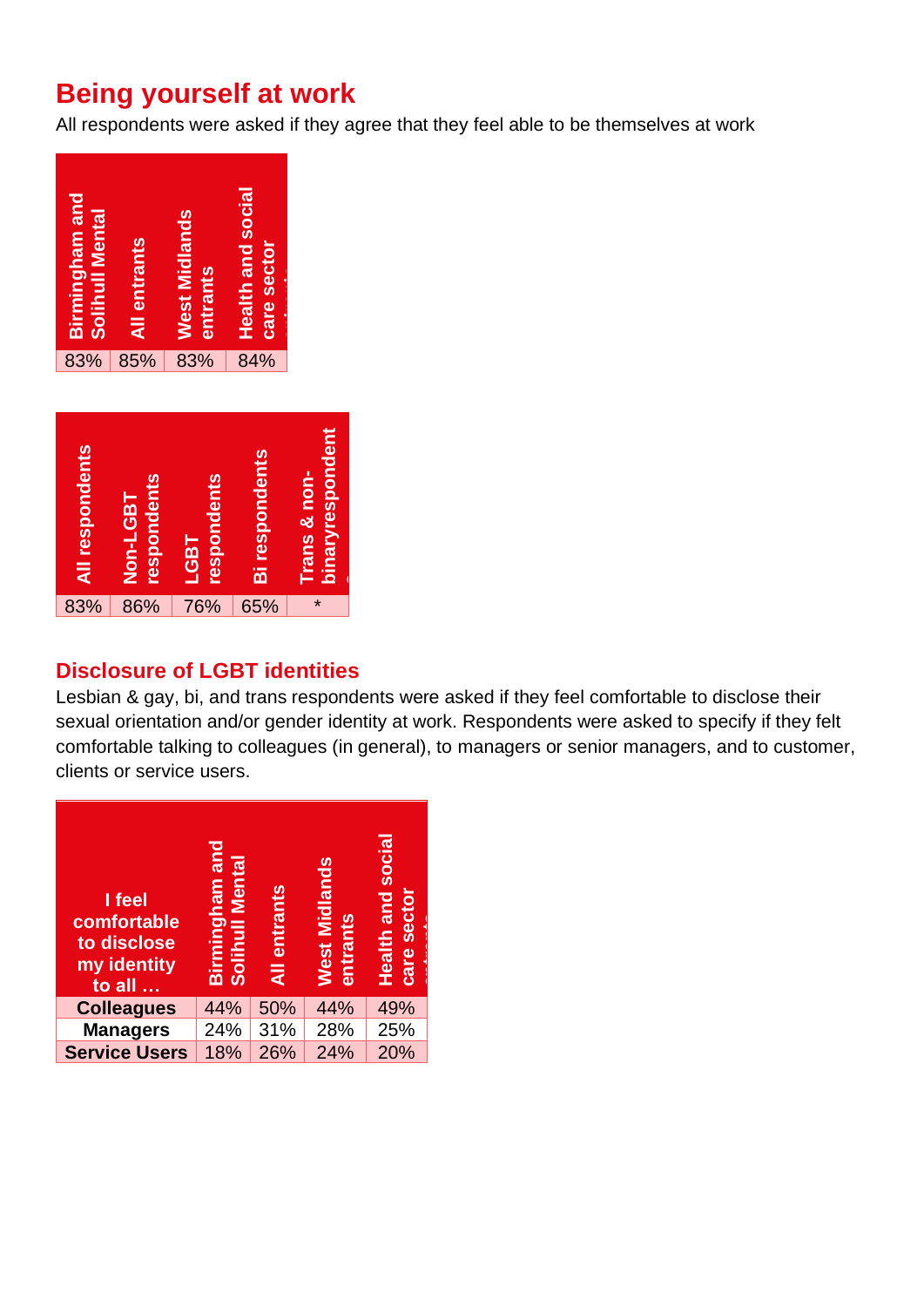| I feel<br>comfortable<br>to disclose<br>my identity<br>to all | respondents<br><b>TBJT IIV</b> | Bi respondents | <b>binaryrespondents</b><br>rans & non- |
|---------------------------------------------------------------|--------------------------------|----------------|-----------------------------------------|
| <b>Colleagues</b>                                             | 44%                            | 24%            | $\star$                                 |
|                                                               |                                |                | *                                       |
| <b>Managers</b>                                               | 24%                            | 29%            |                                         |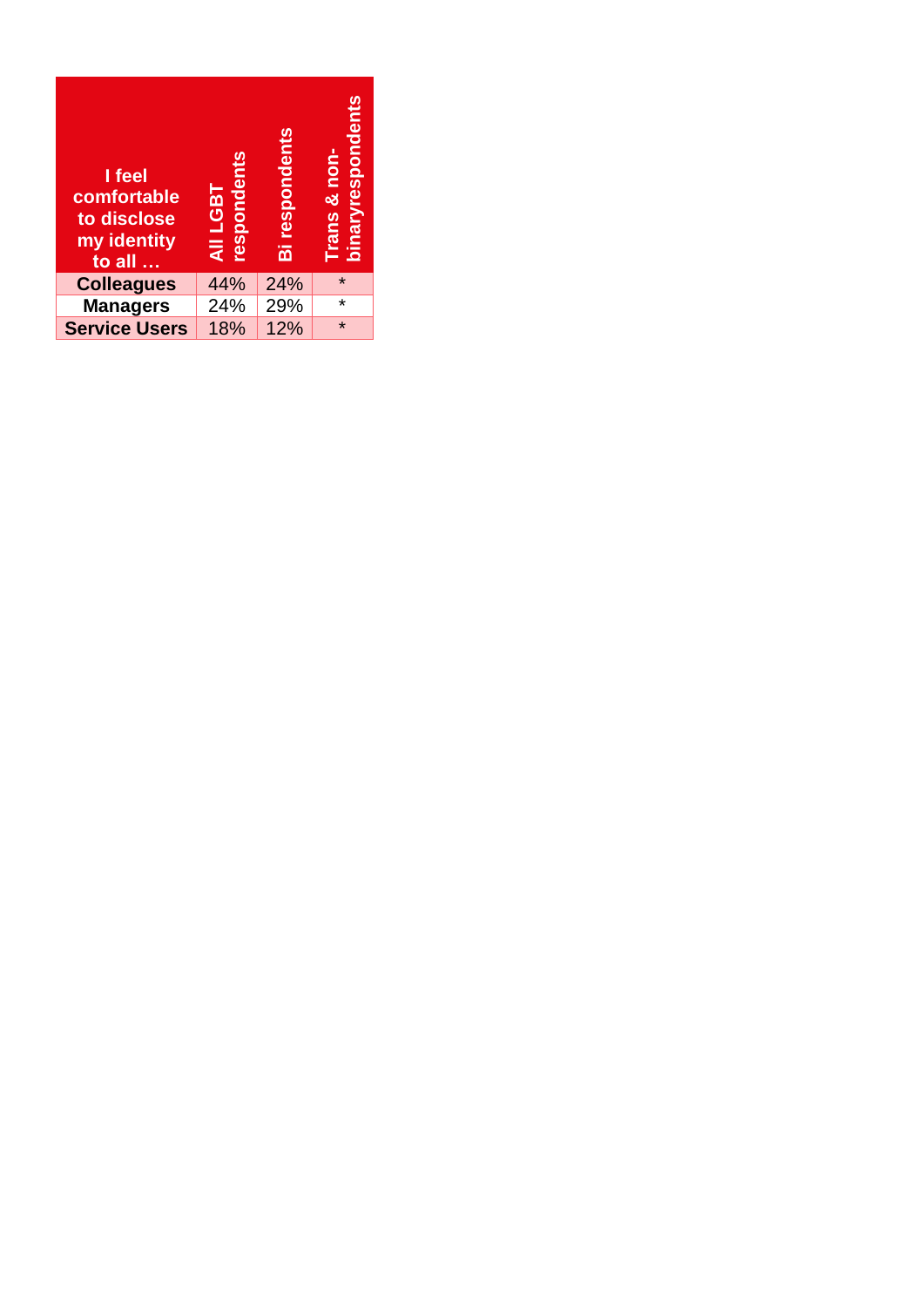# **Discrimination**

#### **Bullying and harassment**

LGBT respondents were asked four questions on experiencing and reporting discrimination based on their gender identity or sexual orientation: -

- If the agree that they know how to report
- If they agree that they would feel confident to report, in the event an incident occurred
- Whether an incident occurred
- If they reported an incident occurring, whether they did report

Most responses below combine responses based on gender identity and sexual orientation. In those cases, respondents who are both trans and bi, lesbian or gay, are accorded the lower of their two responses. For instance, a bi and trans employee who agrees they know how to report bullying & harassment based on sexual orientation, but not based on gender identities, would be recorded as 'not agreeing' with this question.

| <b>Regarding</b><br>(reporting)<br>bullying<br>&<br>harassment | Birmingham and<br><b>Solihull Mental</b> | <b>All entrants</b> | West Midlands<br>entrants | Health and social<br>care sector |
|----------------------------------------------------------------|------------------------------------------|---------------------|---------------------------|----------------------------------|
| Know<br>how                                                    | 84%                                      | 73%                 | 70%                       | 75%                              |
| Feel<br>confident to                                           | 82%                                      | 82%                 | 81%                       | 82%                              |
| <b>Incident</b><br>occurred                                    | 4%                                       | 6%                  | 5%                        | 8%                               |
| <b>Did</b><br>report                                           | $\star$                                  | 76%                 | 71%                       | 77%                              |

| <b>Regarding</b><br>(reporting)<br>bullying<br>&<br>harassment | -GBT respondents | Bi respondents | binary respondent:<br><b>Trans &amp; non-</b> |
|----------------------------------------------------------------|------------------|----------------|-----------------------------------------------|
| Know<br>how                                                    | 84%              | 76%            | $\star$                                       |
| Feel<br>confident to                                           | 82%              | 76%            | ÷                                             |
| <b>Incident</b><br>occurred                                    | 4%               | 6%             | $\star$                                       |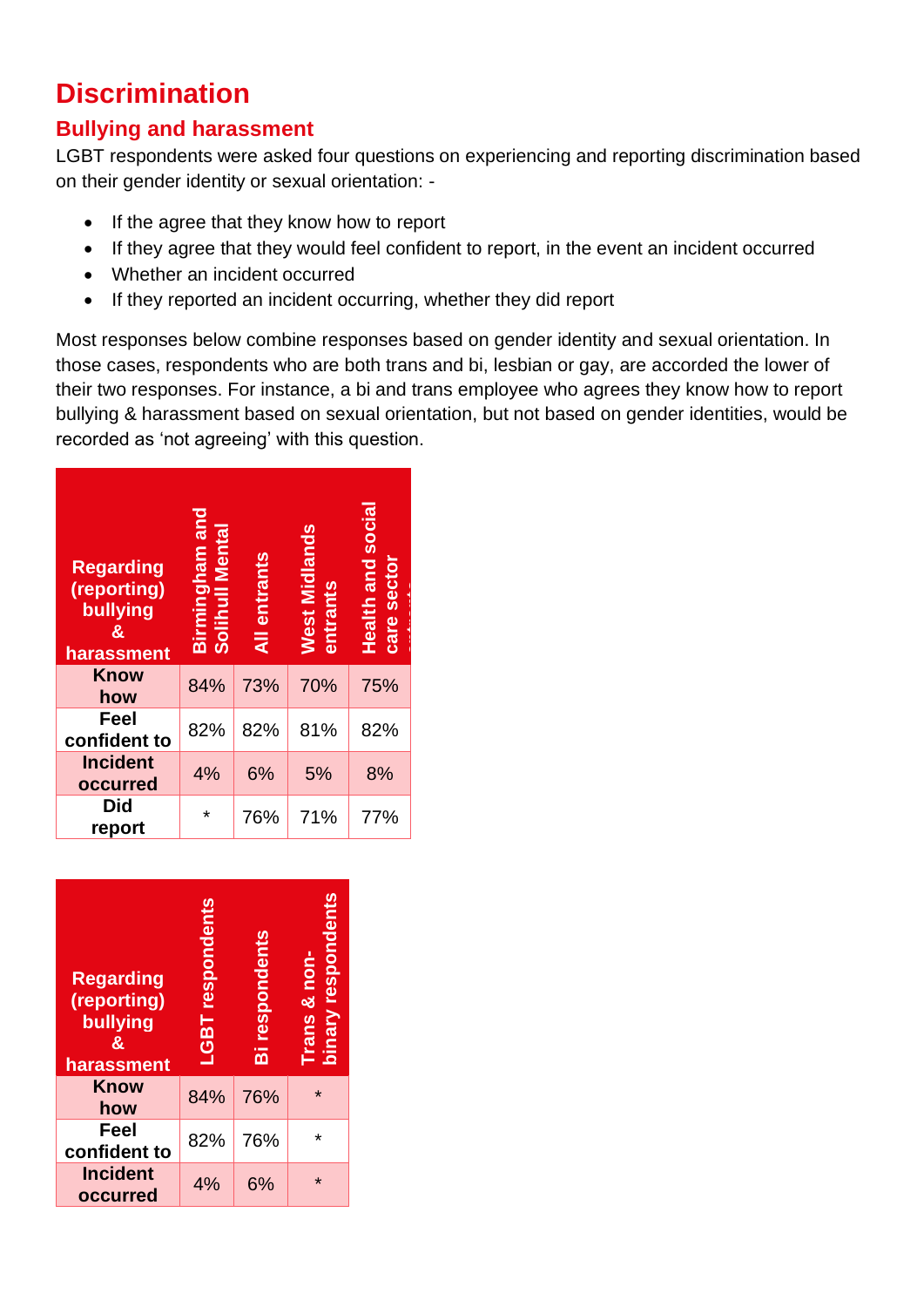

#### **Barriers to progression**

LGBT respondents were asked about whether their gender identity or sexual orientation had created barriers to progression within their workplace.

Most responses below combine responses based on gender identity and sexual orientation. In those cases, respondents who are both trans, and bi, lesbian or gay, are accorded the lower of their two responses. For instance, a trans lesbian employee, who agrees she knows how to report bullying & harassment based on sexual orientation, but not based on gender identities, would be recorded as 'not agreeing' with this question.

| <b>Birmingham and</b><br>Solihull Mental | <b>All entrants</b> | West Midlands<br>entrants | <b>Health and social</b><br>care sector |  |
|------------------------------------------|---------------------|---------------------------|-----------------------------------------|--|
| 12%                                      | 11%                 | 13%                       | 11%                                     |  |
|                                          |                     |                           |                                         |  |



### **Confidence challenging**

All respondents were asked if they felt confident challenging inappropriate behaviour and discrimination towards LGBT people.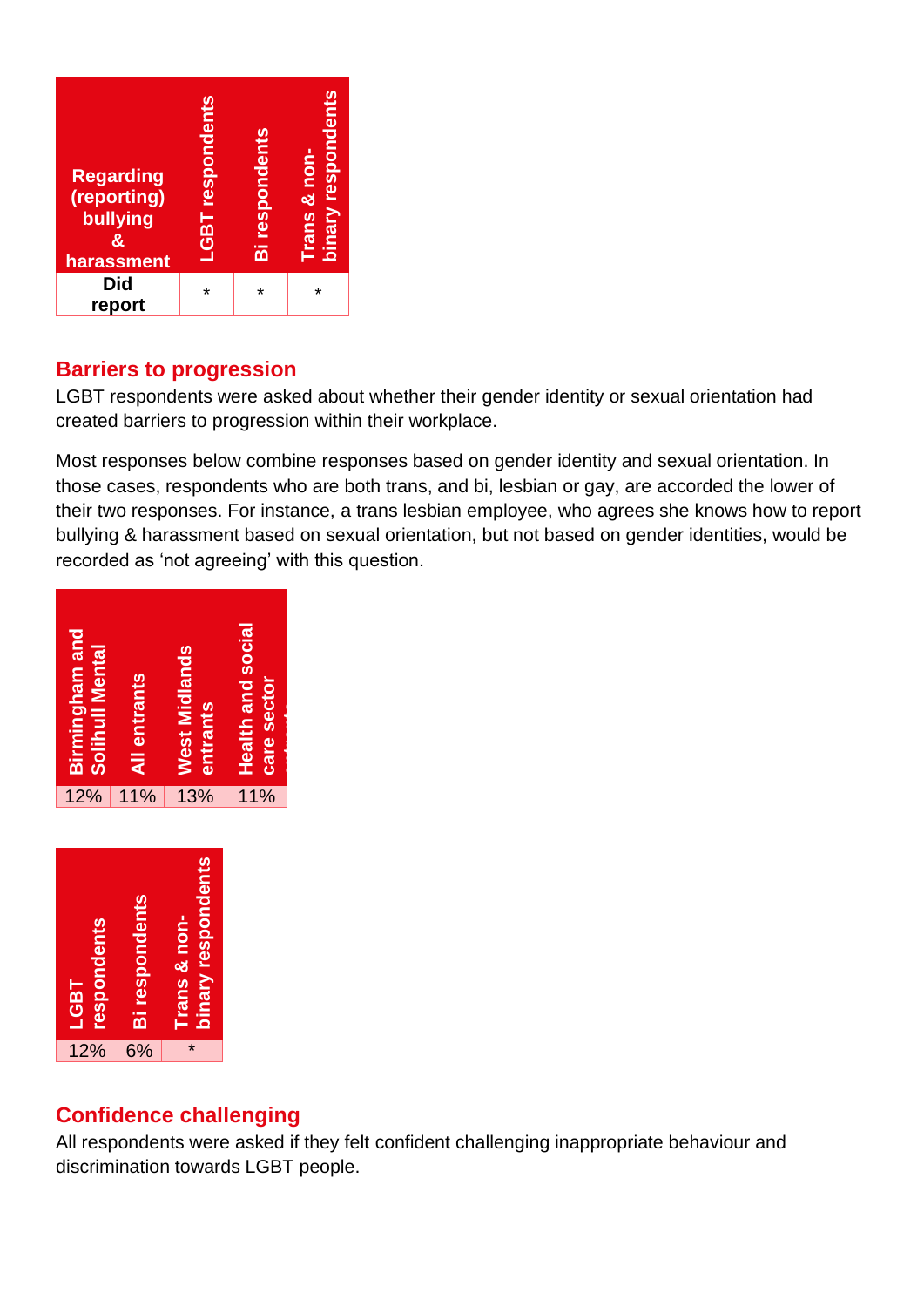

| All respondents | respondents<br><b>LGBT</b> | respondents<br>Non-LGBT | <b>Bi respondents</b> | binary respondents<br>Trans & non- |
|-----------------|----------------------------|-------------------------|-----------------------|------------------------------------|
| 72%             | 80%                        | 72%                     | 76%                   | $\star$                            |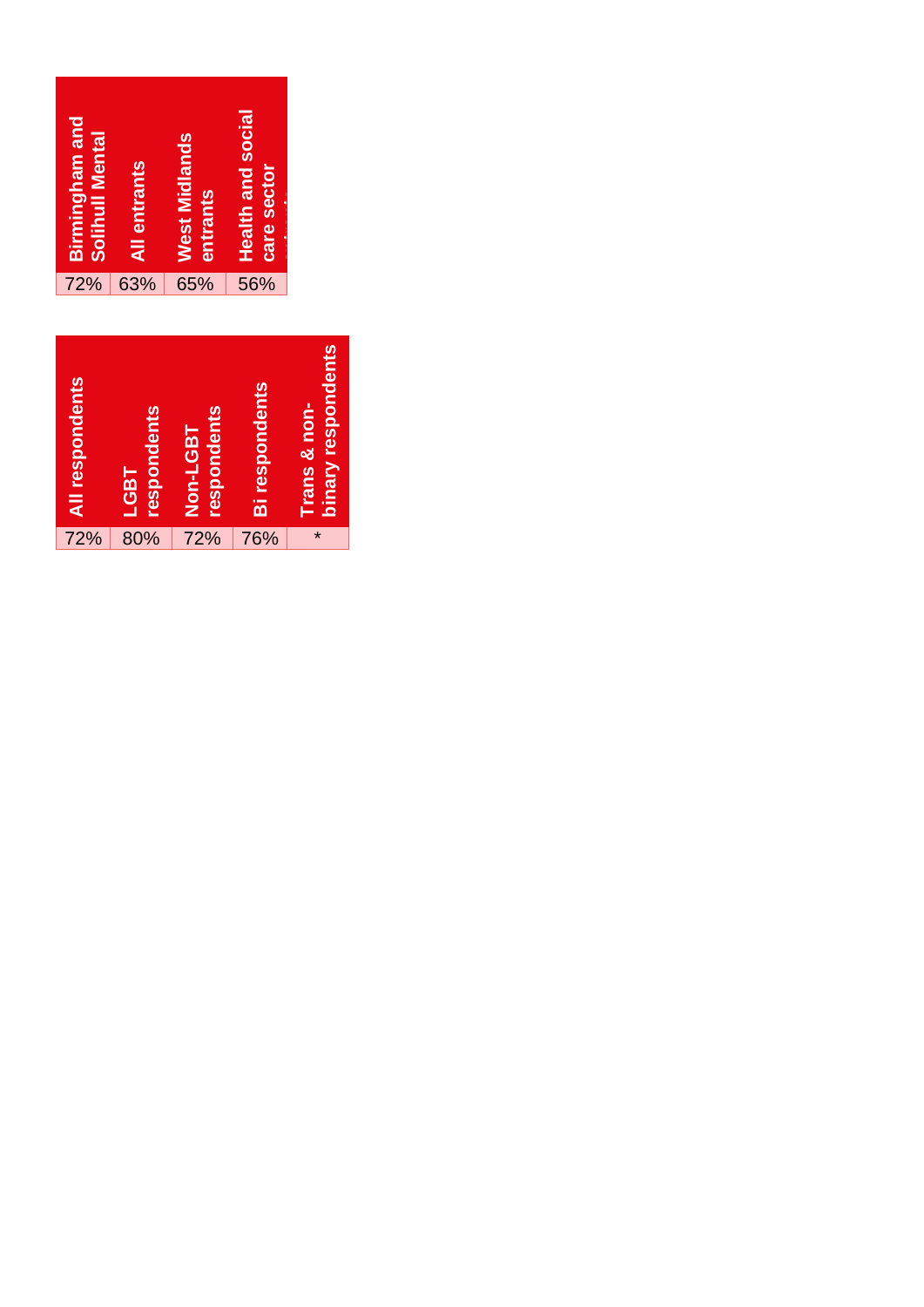# **Inclusive Cultures**

### **Support and understanding**

Respondents who are non-LGBT were asked if they feel confident in supporting LGBT people and understand why their organisation is committed to LGBT equality.

| <b>Regarding</b><br>(reporting)<br>bullying<br>&<br><b>harassment</b> | Birmingham and<br><b>Solihull Mental</b> | entrants<br>$\overline{a}$ | West Midlands<br>entrants | <b>Health and social</b><br>care sector |
|-----------------------------------------------------------------------|------------------------------------------|----------------------------|---------------------------|-----------------------------------------|
| <b>Personally</b><br>support                                          | 95%                                      | 95%                        | 96%                       | 95%                                     |
| <b>Understand</b><br>employer's                                       | 98%                                      | 93%                        | 94%                       | 93%                                     |

### **Inclusive Leadership**

All respondents were asked if senior management demonstrate commitment to bi, gay & lesbian, and trans equality. Responses are shown both for all respondents, and specifically for respondents whose identities correspond with the question being asked. The group of respondents is shown in brackets.

| <b>Employees who agree that</b><br>senior leaders demonstrate<br>visible commitment to | Birmingham and<br><b>Mental</b><br><b>Solihull</b> | All entrants | <b>West Midlands</b><br>entrants | <b>Health and social</b><br>care sector |
|----------------------------------------------------------------------------------------|----------------------------------------------------|--------------|----------------------------------|-----------------------------------------|
| Bi equality (all employees)                                                            | 61%                                                | 59%          | 53%                              | 56%                                     |
| Bi equality (bi employees)                                                             | 65%                                                | 46%          | 40%                              | 44%                                     |
| Lesbian & gay equality<br>(all employees)                                              | 68%                                                | 67%          | 61%                              | 64%                                     |
| Lesbian & gay equality<br>(lesbian & gay employees)                                    | 59%                                                | 54%          | 64%                              | 64%                                     |
| <b>Trans equality (all employees)</b>                                                  | 59%                                                | 57%          | 50%                              | 55%                                     |
| <b>Trans equality (trans employees)</b>                                                | $\star$                                            | 44%          | 47%                              | 45%                                     |

#### **Inclusive workplaces**

LGBT people were asked if they agree that their workplace was inclusive of people like them.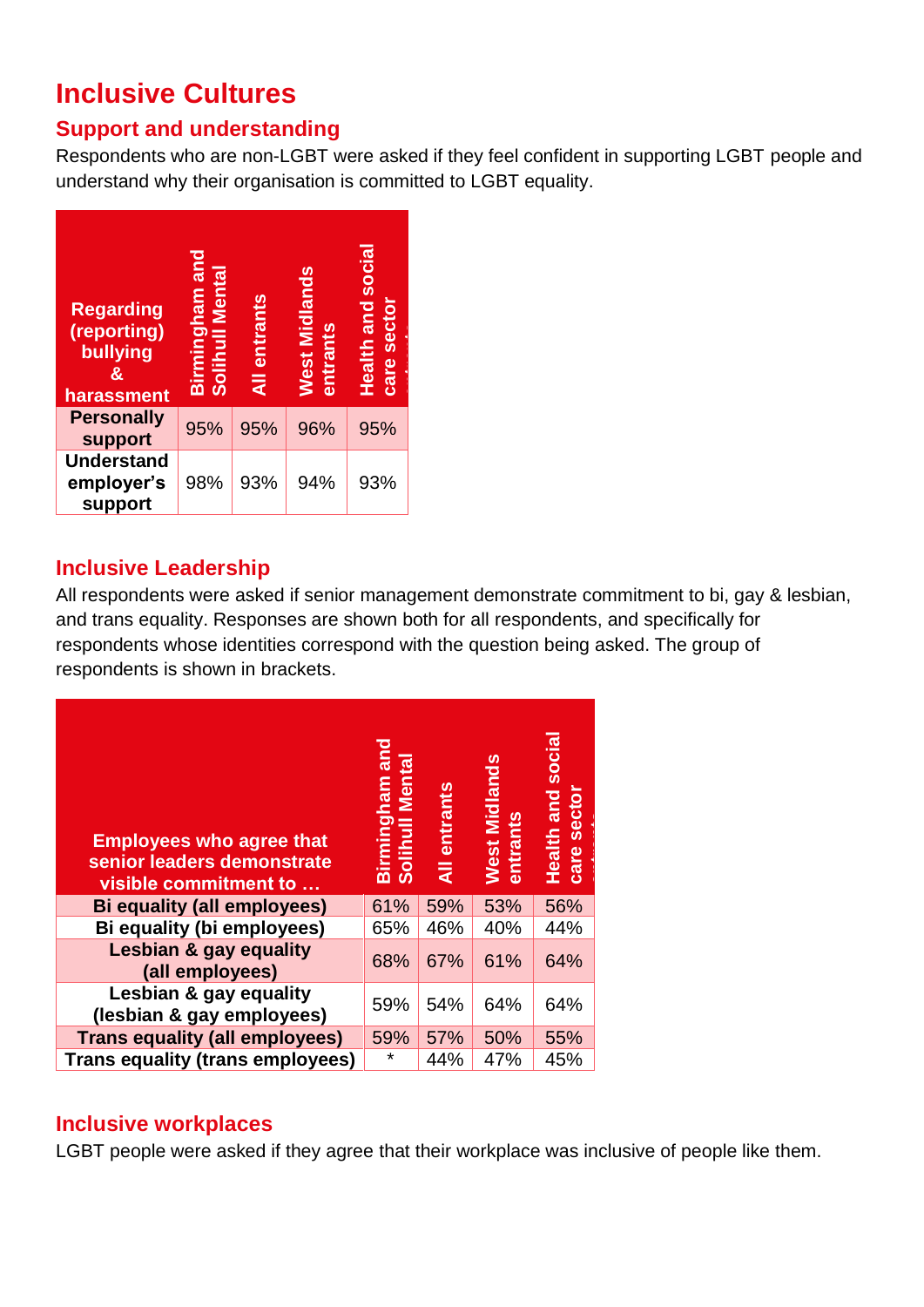| <b>Employees who are</b><br>that agree that<br>their organisation<br>is inclusive of<br>.<br>people | Birmingham and<br>Solihull Mental | entrants<br>₹ | <b>West Midlands</b><br>entrants | <b>Health and social</b><br>care sector |
|-----------------------------------------------------------------------------------------------------|-----------------------------------|---------------|----------------------------------|-----------------------------------------|
| Bi                                                                                                  | 41%                               | 52%           | 14%                              | 46%                                     |
| Lesbian & gay                                                                                       | 84%                               | 83%           | 79%                              | 78%                                     |
| <b>Trans</b>                                                                                        | $\star$                           | 48%           | 47%                              | 37%                                     |

### **Role Models**

LGBT people were asked if they agree that their workplace has visible role models who share their identity.

**entrants**

| <b>Employees who are</b><br>that agree there are<br>visible role models<br>who are | Birmingham and<br><b>Solihuli Mental</b> | All entrants | West Midlands<br>entrants | <b>Health and social</b><br>care sector |
|------------------------------------------------------------------------------------|------------------------------------------|--------------|---------------------------|-----------------------------------------|
| Bi                                                                                 | 29%                                      | 18%          | 14%                       | 15%                                     |
| Lesbian & gay                                                                      | 56%                                      | 63%          | 62%                       | 60%                                     |
|                                                                                    |                                          |              |                           |                                         |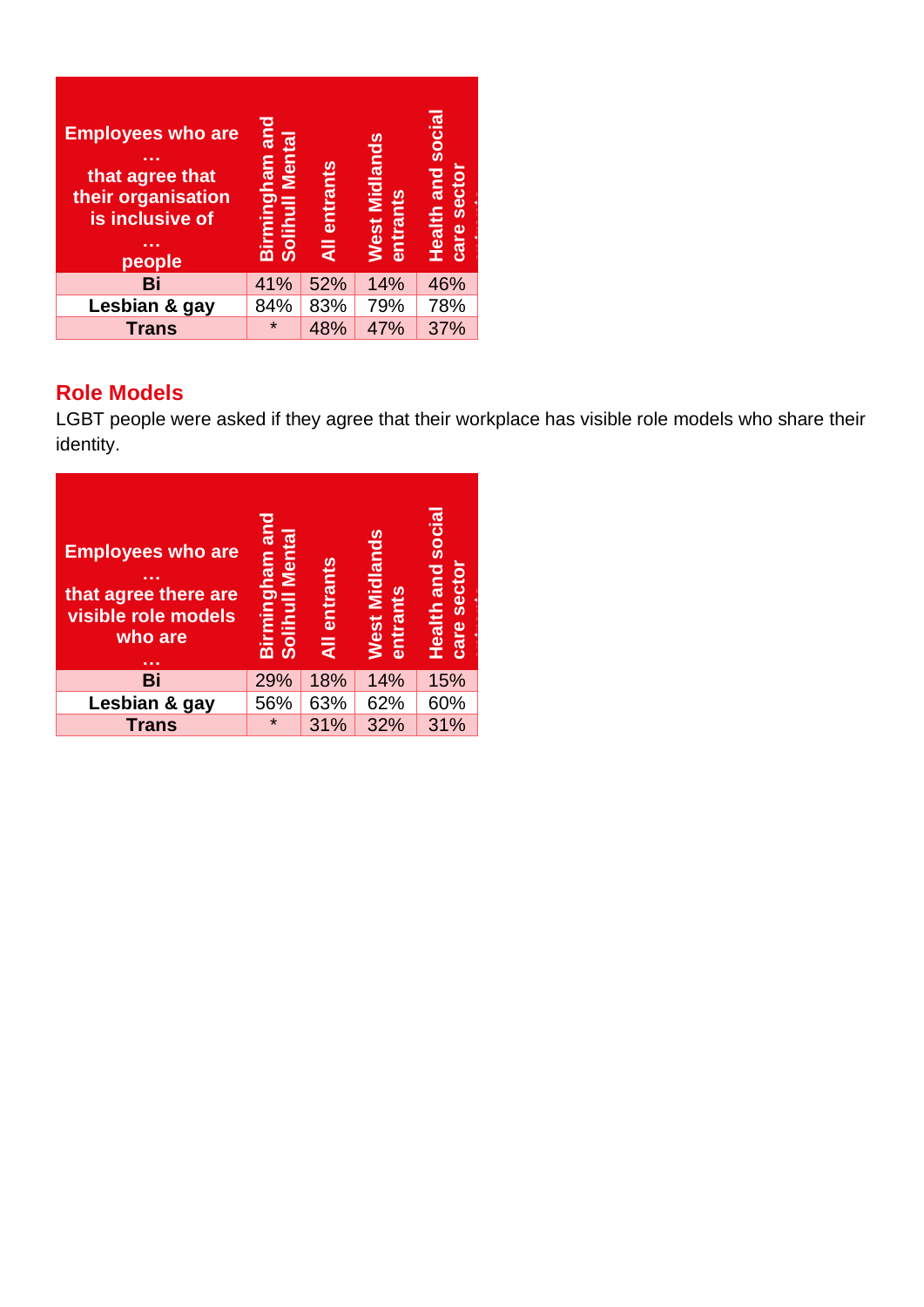# **Issues and identities**

### **Understanding**

Respondents were asked if they agree that they understood the identities of, and issues that affect (other) LGBT people.

| I agree<br>that I<br>understand<br>the issues<br>and<br>identities of<br>people | Birmingham and<br>Solihull Mental | All entrants | West Midlands<br>entrants | <b>Health and social</b><br>care sector |
|---------------------------------------------------------------------------------|-----------------------------------|--------------|---------------------------|-----------------------------------------|
| Bi                                                                              | 81%                               | 74%          | 73%                       | 76%                                     |
| Lesbian<br>& gay                                                                | 85%                               | 81%          | 81%                       | 83%                                     |
| <b>Trans</b>                                                                    | 80%                               | 71%          | 70%                       | 75%                                     |

| I agree<br>that I<br>understand<br>the issues<br>and<br>identities of<br>people | respondents<br>$\overline{a}$ | respondent<br>Non-LGBT | respondents<br><b>LGBT</b> | Bi respondents | Lesbian & gay<br>respondents |
|---------------------------------------------------------------------------------|-------------------------------|------------------------|----------------------------|----------------|------------------------------|
| Bi                                                                              | 81%                           | 79%                    | 91%                        | n/a            | 91%                          |
| Lesbian<br>& gay                                                                | 85%                           | 79%                    | n/a                        | n/a            | n/a                          |
| <b>Trans</b>                                                                    | 80%                           | 92%                    | 92%                        | 94%            | 91%                          |

### **Training**

Respondents (regardless of identity) were asked if they were aware of LGBT training within their organisation. Those who were aware were asked if they agree that their training meant they better understood the issues and identities that affect (other) LGBT people.

Respondents were asked separately about issues and identities. Where respondents agreed that they better understood either issues or identities, they are reported here as agreeing with this question.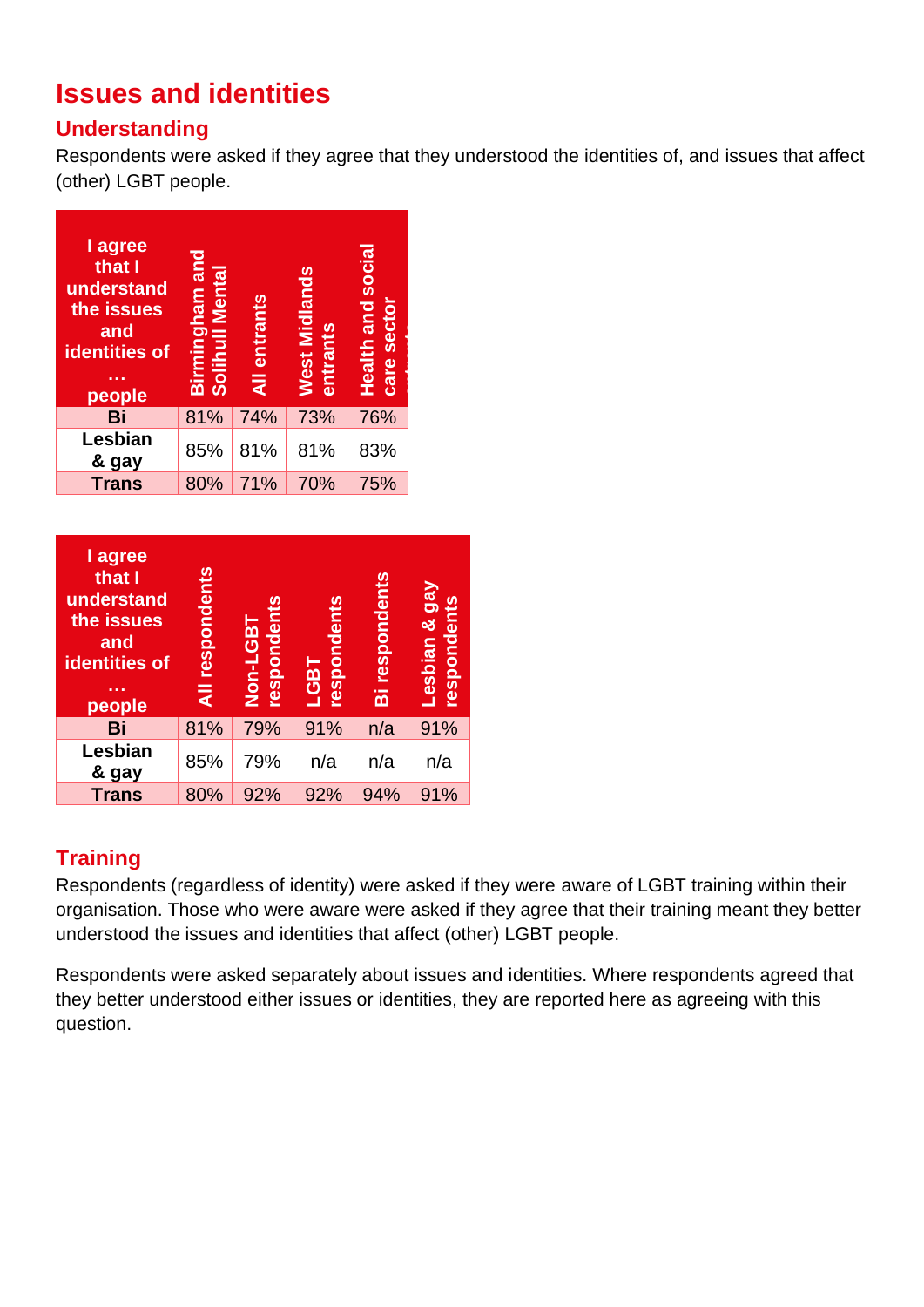| I agree that<br>training has<br>improved my<br>understanding<br>оf | Birmingham and<br><b>Solihull Mental</b> | entrants<br>$\overline{a}$ | West Midlands<br>entrants | Health and social<br>care sector |
|--------------------------------------------------------------------|------------------------------------------|----------------------------|---------------------------|----------------------------------|
| <b>Bi identities</b>                                               | 78%                                      | 76%                        | 74%                       | 76%                              |
| <b>Bi issues</b>                                                   | 69%                                      | 72%                        | 70%                       | 73%                              |
| Lesbian &<br>gay identities                                        | 88%                                      | 85%                        | 82%                       | 86%                              |
| Lesbian &<br>gay issues                                            | 83%                                      | 81%                        | 78%                       | 82%                              |
| <b>Trans</b><br><b>identities</b>                                  | 73%                                      | 75%                        | 72%                       | 77%                              |
| <b>Trans issues</b>                                                | 67%                                      | 73%                        | 70%                       | 74%                              |

| I agree that<br>training has<br>improved my<br>understanding<br>оf | respondents<br>Ę | Non-LGBT<br>respondents | respondents<br><b>AII LGBT</b> | Bi respondentts | Lesbian & gay<br>respondents |
|--------------------------------------------------------------------|------------------|-------------------------|--------------------------------|-----------------|------------------------------|
| <b>Bi identities</b>                                               | 78%              | 81%                     | 77%                            | n/a             | 77%                          |
| <b>Bi issues</b>                                                   | 69%              | 67%                     | 73%                            | n/a             | 73%                          |
| Lesbian &<br>gay identities                                        | 88%              | 88%                     | n/a                            | n/a             | n/a                          |
| Lesbian &<br>gay issues                                            | 83%              | 83%                     | n/a                            | n/a             | n/a                          |
| <b>Trans</b><br><b>identities</b>                                  | 73%              | 69%                     | 81%                            | $\star$         | 78%                          |
| <b>Trans issues</b>                                                | 67%              | 56%                     | 81%                            | $\star$         | 78%                          |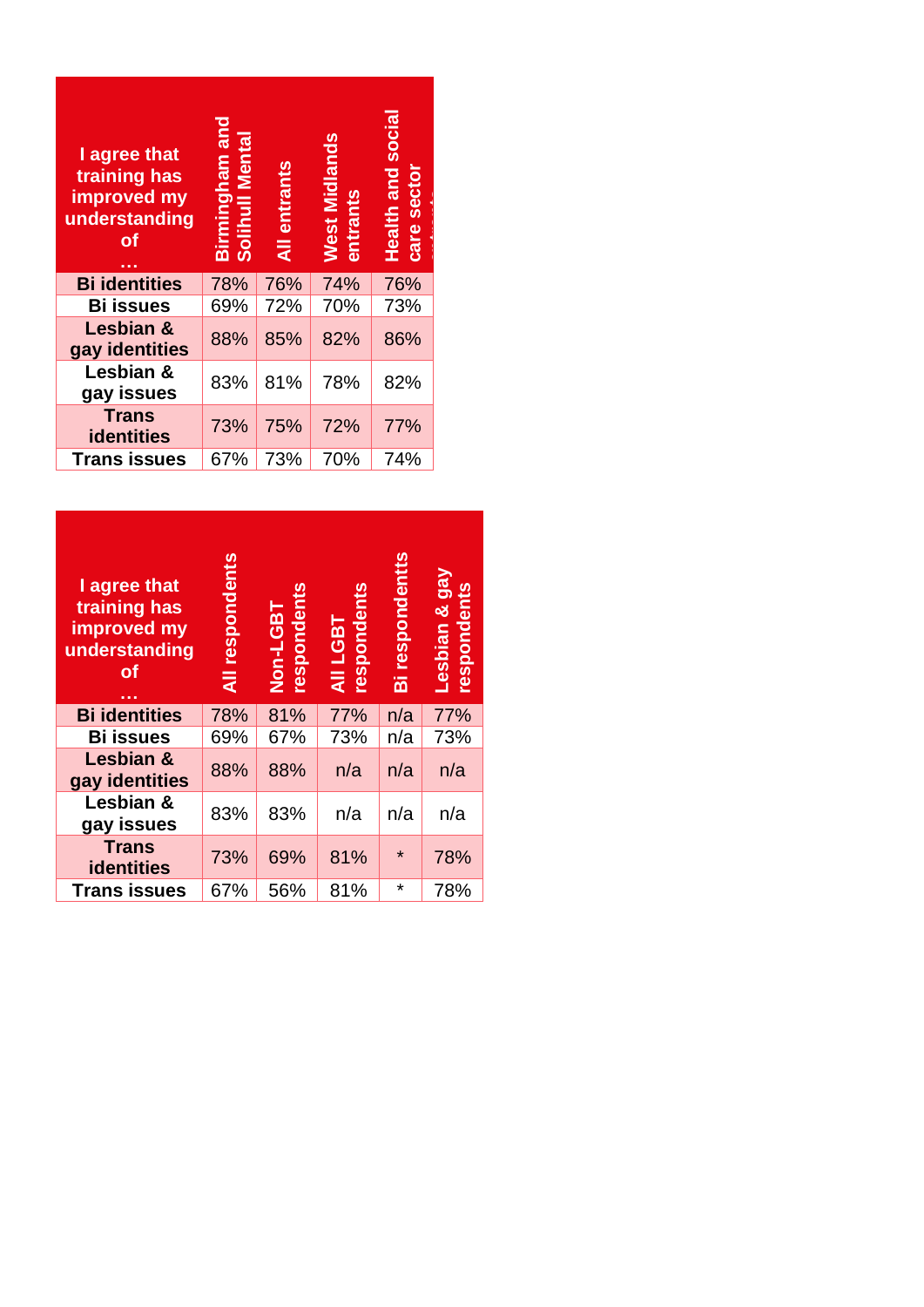# **Monitoring**

LGB employees were asked if they agree that they understand why their employer monitors their sexual orientation. Trans employees were asked the same about their gender identity.

Employees were then asked whether they agree they are confident to disclose their identities.

Where respondents are LGB and trans, we included the lower of their two responses about gender identity and sexual orientation monitoring.

| I agree that I<br>my sexual orientation<br>and/or gender identity | Birmingham and<br><b>Solihull Mental</b> | <b>All entrants</b> | <b>Nest Midlands</b><br>entrants | <b>Health and social</b><br>care sector |
|-------------------------------------------------------------------|------------------------------------------|---------------------|----------------------------------|-----------------------------------------|
| <b>Understand why</b><br>my employer monitors                     | 86%                                      | 73%                 | 71%                              | 75%                                     |
| Am confident to tell<br>my employer                               | 82%                                      | 80%                 | 77%                              | 78%                                     |

| I agree that I<br>my sexual orientation<br>and/or gender identity | respondents<br><b>LGBT</b> | Bi respondents | respondents<br><b>Trans</b> |
|-------------------------------------------------------------------|----------------------------|----------------|-----------------------------|
| <b>Understand why</b><br>my employer monitors                     | 86%                        | 82%            | $\star$                     |
| Am confident to tell<br>my employer                               | 82%                        | 76%            | $\star$                     |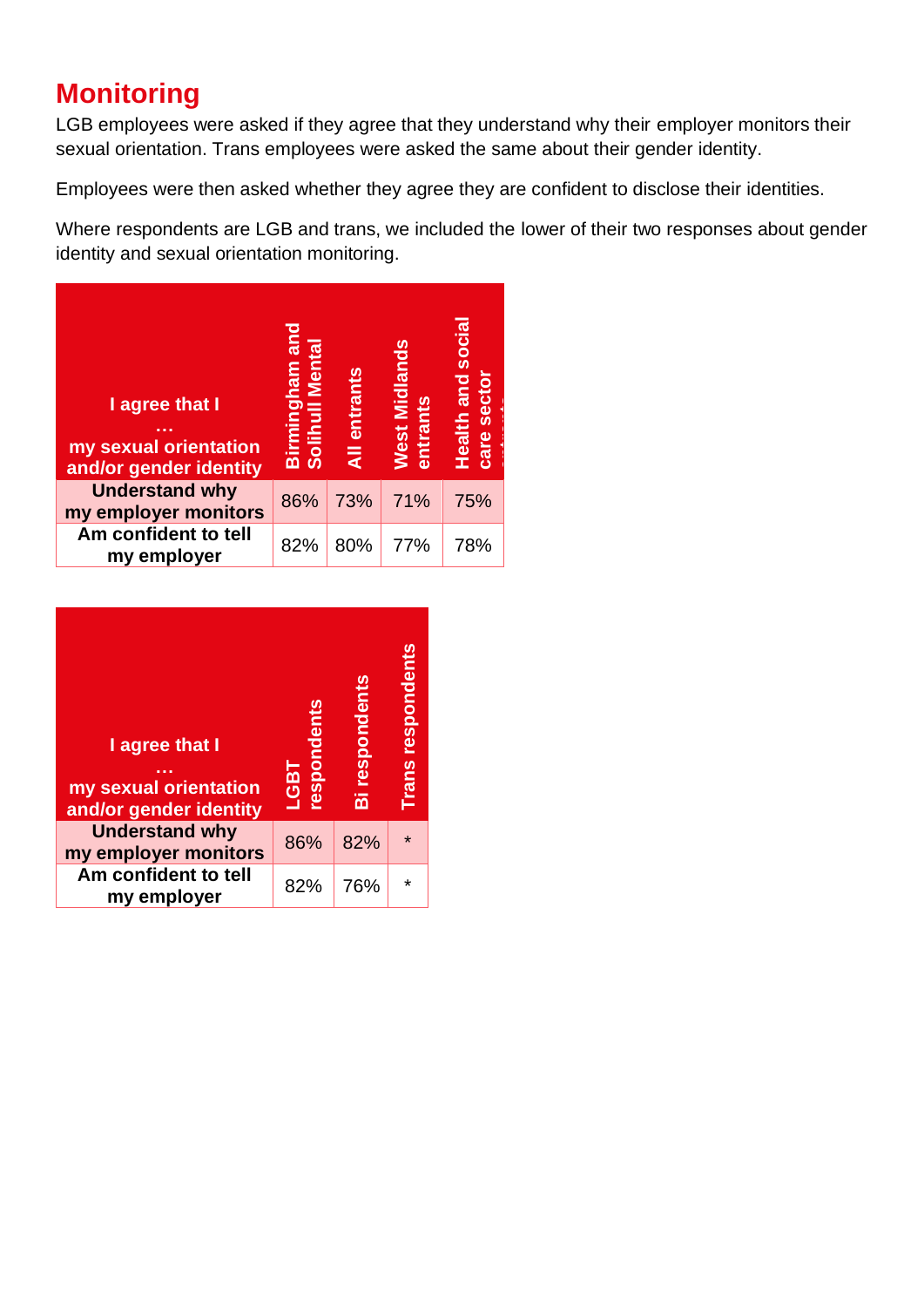# **Network Group**

### **Visibility of the group**

All respondents were asked if their organisation had an LGBT employee network group.





#### **Network group activities**

All respondents who reported having an LGBT employee network group were asked two questions about the activities of their network group: if they were aware of its activities and if they had taken part in them over the last year.

| <b>I the activities of</b><br>my employer's<br><b>LGBT network group</b> | Birmingham and<br>Solihull Mental | entrants<br>$\overline{a}$ | West Midlands<br>entrants | <b>Health and social</b><br>care sector |
|--------------------------------------------------------------------------|-----------------------------------|----------------------------|---------------------------|-----------------------------------------|
| Am aware of                                                              | 78%                               | 79%                        | 77%                       | 74%                                     |
| Have taken part in<br>(All respondents)                                  | 29%                               | 35%                        | 30%                       | 31%                                     |
| Have taken part in<br>(LGBT respondents)                                 | 49%                               | 49%                        | 49%                       | 49%                                     |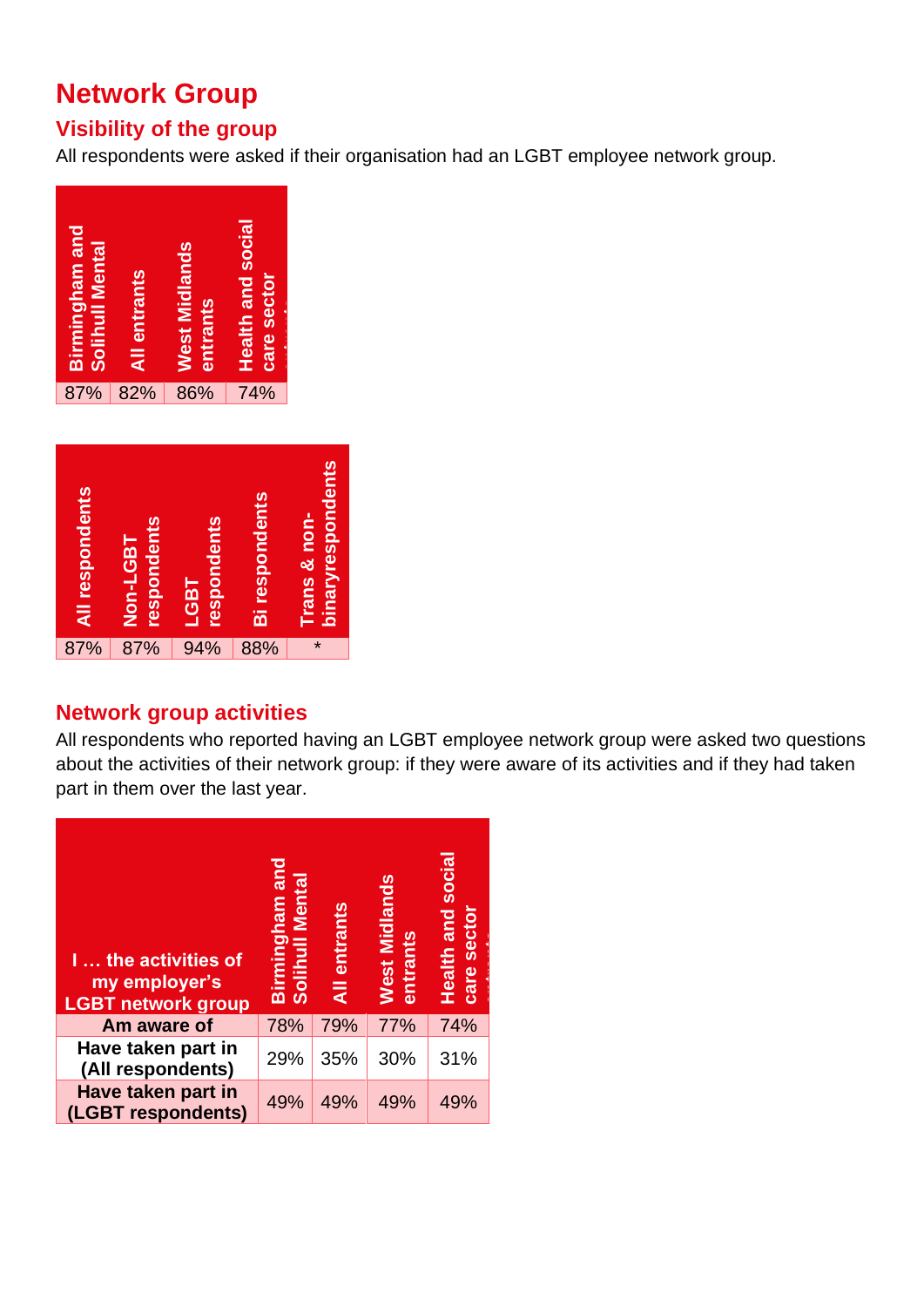| <b>I</b> the activities of<br>my employer's<br><b>LGBT network group</b> | All respondents | respondents<br>Non-LGBT | respondents<br><b>LGBT</b> | <b>Bi respondents</b> | binaryrespondents<br>& non-<br><b>Trans</b> |
|--------------------------------------------------------------------------|-----------------|-------------------------|----------------------------|-----------------------|---------------------------------------------|
| Am aware of                                                              | 78%             | 77%                     | 81%                        | 80%                   | $\star$                                     |
| Have taken part in                                                       | 29%             | 21%                     | 49%                        | 60%                   | $\star$                                     |

#### **Support and advice**

All respondents who reported having an LGBT employee network group were asked if they agree they would feel confident approaching the network group for confidential support or advice.

| I agree if feel<br>confident to<br>approach the<br><b>LGBT</b> employee<br>network group<br>for support and<br>advice | Birmingham and<br>Solihull Mental | <b>All entrants</b> | West Midlands<br>entrants | <b>Health and social</b><br>sector<br>care |
|-----------------------------------------------------------------------------------------------------------------------|-----------------------------------|---------------------|---------------------------|--------------------------------------------|
| <b>All respondents</b>                                                                                                | 83%                               | 77%                 | 76%                       | 76%                                        |
| <b>LGBT respondents</b>                                                                                               | 85%                               | 77%                 | 85%                       | 85%                                        |



#### **Value and effectiveness**

All respondents who reported having an LGBT employee network group were asked if they agree that the group is a valuable and effective asset for the organisation.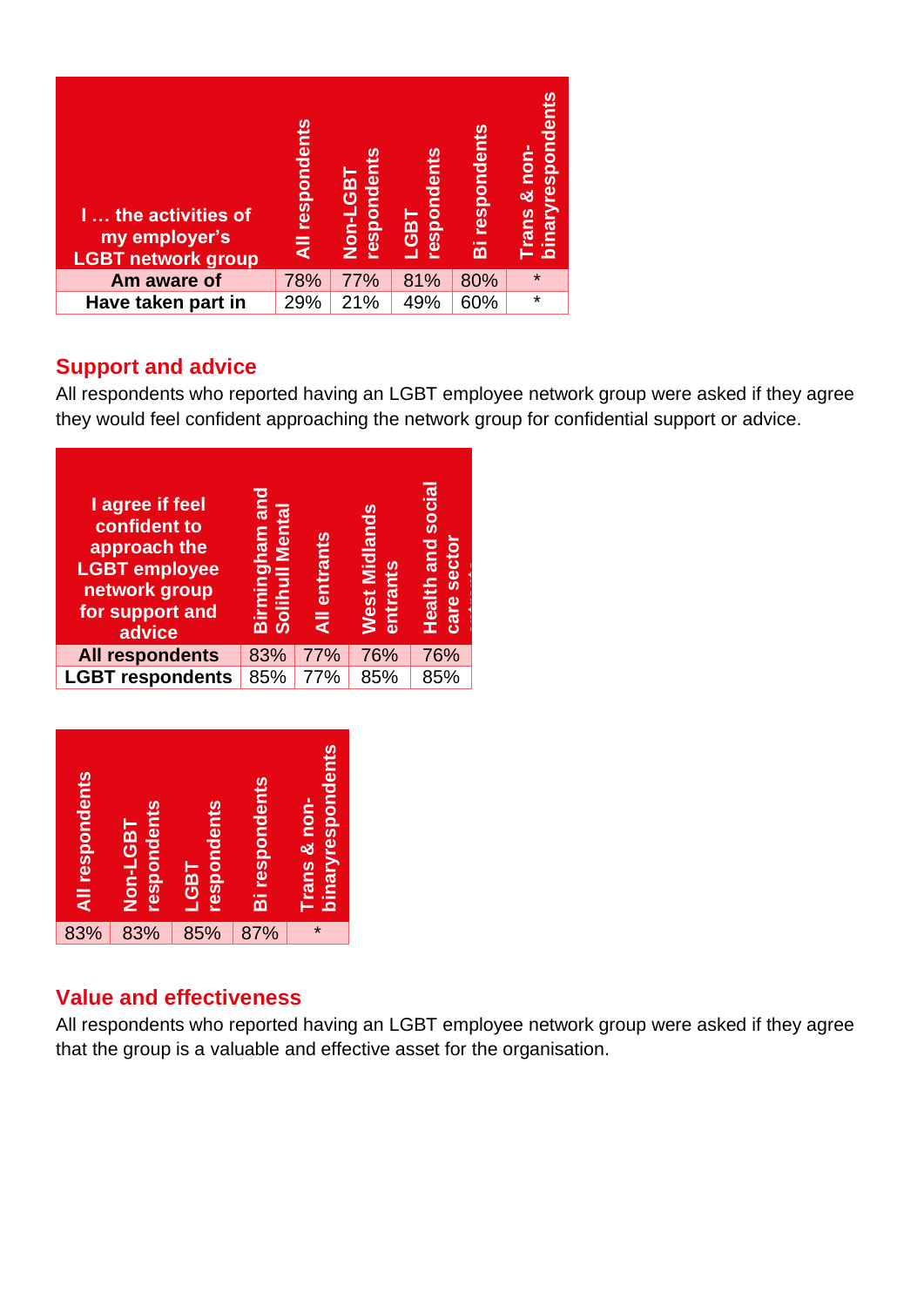| I agree I feel<br>is a valulable and<br>effective asset to<br>my organisation | pue<br><b>Solihull Mental</b><br>Birmingham | <b>All entrants</b> | West Midlands<br>entrants | <b>Health and social</b><br>sector<br>care |  |
|-------------------------------------------------------------------------------|---------------------------------------------|---------------------|---------------------------|--------------------------------------------|--|
| <b>All respondents</b>                                                        | 80%                                         | 78%                 | 77%                       | 77%                                        |  |
| <b>LGBT respondents</b>                                                       | 83%                                         | 78%                 | 83%                       | 83%                                        |  |

| All respondents | respondents<br>Non-LGBT | respondents<br><b>LGBT</b> | <b>Bi respondents</b> | binaryrespondents<br>Trans & non- |
|-----------------|-------------------------|----------------------------|-----------------------|-----------------------------------|
| 80%             | 83%                     | 83%                        | 87%                   | $\star$                           |